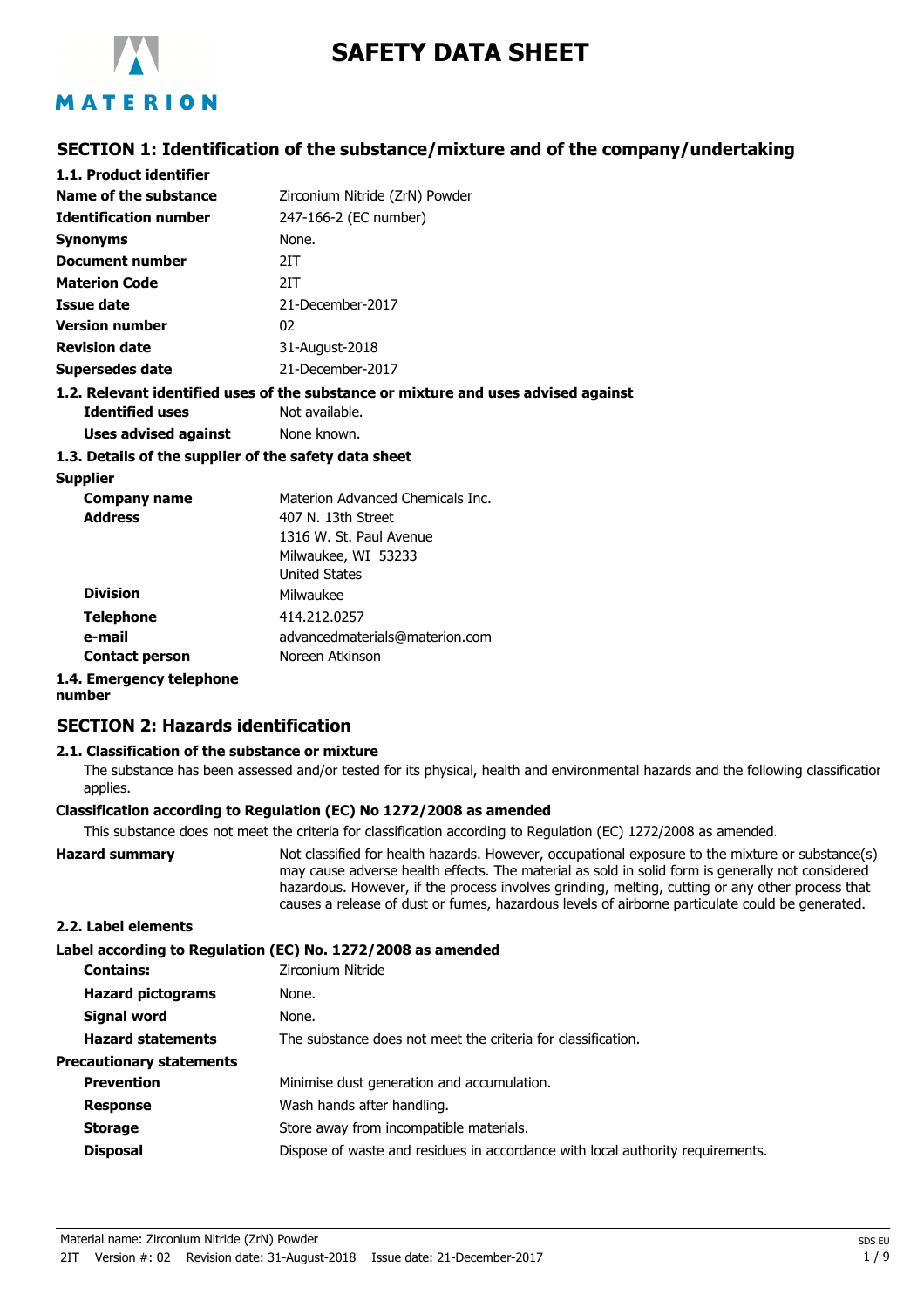100 % of the mixture consists of component(s) of unknown acute oral toxicity. 100 % of the mixture consists of component(s) of unknown acute dermal toxicity. 100 % of the mixture consists of component(s) of unknown acute hazards to the aquatic environment. 100 % of the mixture consists of component(s) of unknown long-term hazards to the aquatic environment. For further information, please contact the Product Stewardship Department at +1.800.862.4118. **2.3. Other hazards** Not a PBT or vPvB substance or mixture.

## **SECTION 3: Composition/information on ingredients**

#### **3.1. Substances**

## **General information**

| <b>Chemical name</b>                               | $\frac{0}{0}$ | No.                     | CAS-No. / EC REACH Registration No. INDEX No. |                          | <b>Notes</b> |
|----------------------------------------------------|---------------|-------------------------|-----------------------------------------------|--------------------------|--------------|
| Zirconium Nitride                                  | 100           | 25658-42-8<br>247-166-2 | -                                             | $\overline{\phantom{0}}$ |              |
| <b>Classification:</b><br>$\overline{\phantom{0}}$ |               |                         |                                               |                          |              |

#### **List of abbreviations and symbols that may be used above**

#: This substance has been assigned Union workplace exposure limit(s).

M: M-factor

PBT: persistent, bioaccumulative and toxic substance.

vPvB: very persistent and very bioaccumulative substance.

All concentrations are in percent by weight unless ingredient is a gas. Gas concentrations are in percent by volume.

### **Composition comments** The full text for all H-statements is displayed in section 16.

## **SECTION 4: First aid measures**

Ensure that medical personnel are aware of the material(s) involved, and take precautions to protect themselves. **General information**

## **4.1. Description of first aid measures**

| <b>Inhalation</b>                                                      | Move to fresh air. Call a physician if symptoms develop or persist.                      |
|------------------------------------------------------------------------|------------------------------------------------------------------------------------------|
| <b>Skin contact</b>                                                    | Wash off with soap and water. Get medical attention if irritation develops and persists. |
| Eye contact                                                            | Rinse with water. Get medical attention if irritation develops and persists.             |
| <b>Ingestion</b>                                                       | Rinse mouth. Get medical attention if symptoms occur.                                    |
| 4.2. Most important<br>symptoms and effects, both<br>acute and delayed | Exposure may cause temporary irritation, redness, or discomfort.                         |
| 4.3. Indication of any<br>immediate medical attention                  | Treat symptomatically.                                                                   |

**immediate medion and special treatment needed**

## **SECTION 5: Firefighting measures**

| <b>General fire hazards</b>                                                                | No unusual fire or explosion hazards noted.                                                   |
|--------------------------------------------------------------------------------------------|-----------------------------------------------------------------------------------------------|
| 5.1. Extinguishing media<br><b>Suitable extinguishing</b><br>media                         | Water fog. Foam. Dry chemical powder. Carbon dioxide (CO2).                                   |
| Unsuitable extinguishing<br>media                                                          | Do not use water jet as an extinguisher, as this will spread the fire.                        |
| 5.2. Special hazards arising<br>from the substance or<br>mixture                           | During fire, gases hazardous to health may be formed.                                         |
| 5.3. Advice for firefighters<br><b>Special protective</b><br>equipment for<br>firefighters | Self-contained breathing apparatus and full protective clothing must be worn in case of fire. |
| <b>Special firefighting</b><br>procedures                                                  | Move containers from fire area if you can do so without risk.                                 |
| <b>Specific methods</b>                                                                    | Use standard firefighting procedures and consider the hazards of other involved materials.    |

## **SECTION 6: Accidental release measures**

## **6.1. Personal precautions, protective equipment and emergency procedures**

**For non-emergency** Keep unnecessary personnel away. For personal protection, see section 8 of the SDS. **personnel**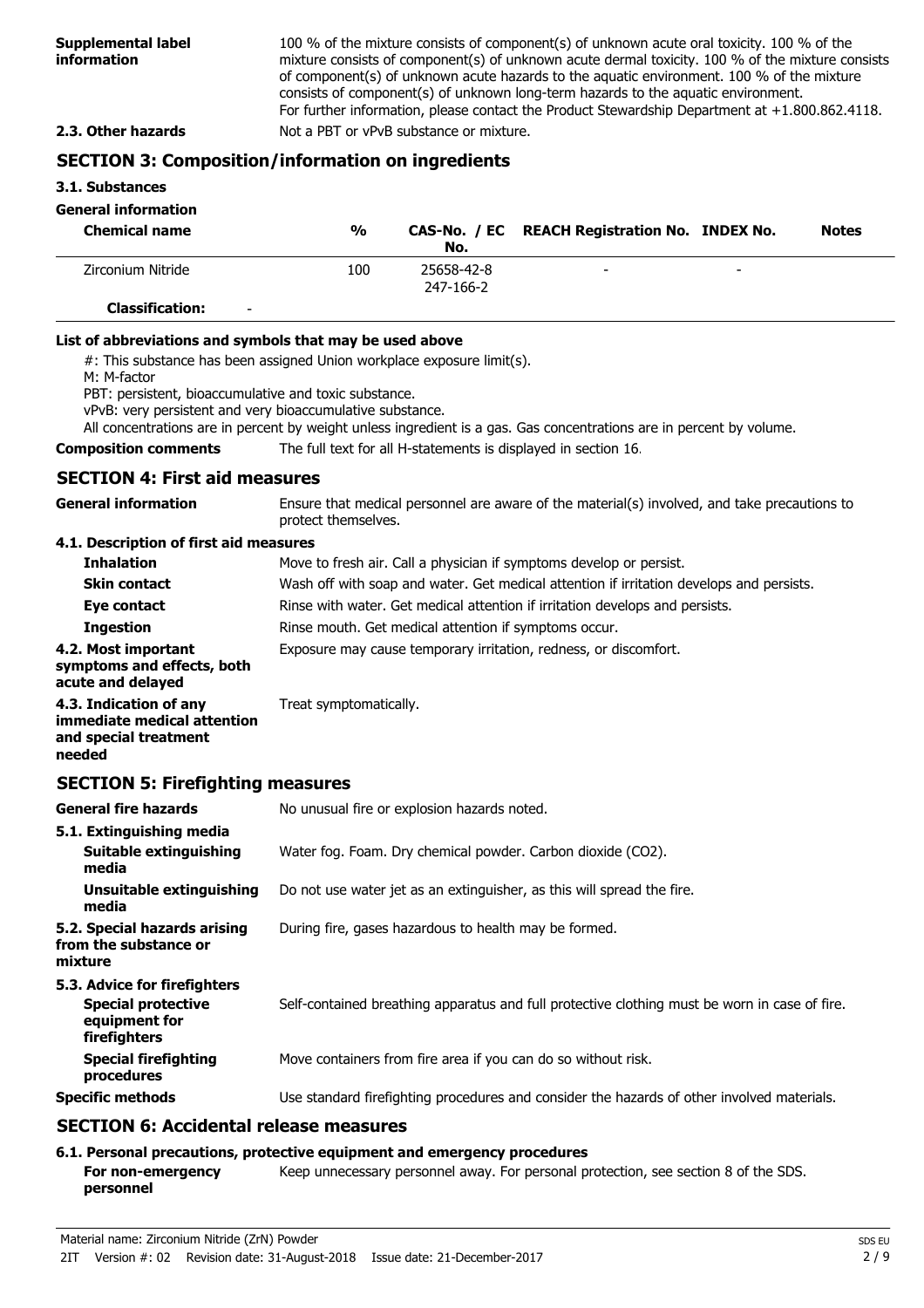| For emergency<br>responders                                                    | Keep unnecessary personnel away. Use personal protection recommended in Section 8 of the SDS.                      |
|--------------------------------------------------------------------------------|--------------------------------------------------------------------------------------------------------------------|
| 6.2. Environmental<br>precautions                                              | Avoid discharge into drains, water courses or onto the ground.                                                     |
| 6.3. Methods and material for<br>containment and cleaning up                   | Stop the flow of material, if this is without risk. Following product recovery, flush area with water.             |
| 6.4. Reference to other<br>sections                                            | For personal protection, see section 8 of the SDS. For waste disposal, see section 13 of the SDS.                  |
| <b>SECTION 7: Handling and storage</b>                                         |                                                                                                                    |
| 7.1. Precautions for safe<br>handling                                          | Avoid prolonged exposure. Observe good industrial hygiene practices.                                               |
| 7.2. Conditions for safe<br>storage, including any<br><i>incompatibilities</i> | Store in original tightly closed container. Store away from incompatible materials (see Section 10 of<br>the SDS). |
| 7.3. Specific end use(s)                                                       | Not available.                                                                                                     |
|                                                                                | <b>SECTION 8: Exposure controls/personal protection</b>                                                            |
| 8.1. Control parameters                                                        |                                                                                                                    |

| <b>Material</b>                                                                                                         | <b>Type</b> | <b>Value</b>      | <b>Form</b>         |
|-------------------------------------------------------------------------------------------------------------------------|-------------|-------------------|---------------------|
| Zirconium Nitride (CAS<br>25658-42-8)                                                                                   | <b>MAK</b>  | $5$ mg/m $3$      | Inhalable fraction. |
| <b>Belgium. Exposure Limit Values.</b>                                                                                  |             |                   |                     |
| <b>Material</b>                                                                                                         | <b>Type</b> | <b>Value</b>      |                     |
| Zirconium Nitride (CAS<br>25658-42-8)                                                                                   | <b>STEL</b> | 10 mg/m3          |                     |
|                                                                                                                         | <b>TWA</b>  | $5$ mg/m $3$      |                     |
| Croatia. Dangerous Substance Exposure Limit Values in the Workplace (ELVs), Annexes 1 and 2, Narodne Novine,<br>13/09   |             |                   |                     |
| <b>Material</b>                                                                                                         | <b>Type</b> | <b>Value</b>      |                     |
| Zirconium Nitride (CAS<br>25658-42-8)                                                                                   | <b>MAC</b>  | $5$ mg/m $3$      |                     |
|                                                                                                                         | <b>STEL</b> | $10 \text{ mg/m}$ |                     |
| Cyprus. OELs. Control of factory atmosphere and dangerous substances in factories regulation, PI 311/73, as<br>amended. |             |                   |                     |
| <b>Material</b>                                                                                                         | <b>Type</b> | <b>Value</b>      |                     |
| Zirconium Nitride (CAS<br>25658-42-8)                                                                                   | <b>TWA</b>  | $5$ mg/m $3$      |                     |
| <b>Denmark. Exposure Limit Values</b>                                                                                   |             |                   |                     |
| <b>Material</b>                                                                                                         | <b>Type</b> | <b>Value</b>      |                     |
| Zirconium Nitride (CAS<br>25658-42-8)                                                                                   | <b>TLV</b>  | $5$ mg/m $3$      |                     |
| <b>Finland. Workplace Exposure Limits</b>                                                                               |             |                   |                     |
| <b>Material</b>                                                                                                         | <b>Type</b> | <b>Value</b>      |                     |
| Zirconium Nitride (CAS<br>25658-42-8)                                                                                   | <b>TWA</b>  | $1$ mg/m $3$      |                     |
| Germany. TRGS 900, Limit Values in the Ambient Air at the Workplace<br><b>Material</b>                                  | <b>Type</b> | <b>Value</b>      | <b>Form</b>         |
| Zirconium Nitride (CAS<br>25658-42-8)                                                                                   | <b>AGW</b>  | 1 $mq/m3$         | Inhalable fraction. |
| Greece. OELs (Decree No. 90/1999, as amended)<br><b>Material</b>                                                        |             | Value             |                     |
|                                                                                                                         | <b>Type</b> |                   |                     |
| Zirconium Nitride (CAS<br>25658-42-8)                                                                                   | <b>STEL</b> | 10 mg/m3          |                     |
|                                                                                                                         | <b>TWA</b>  | $5$ mg/m $3$      |                     |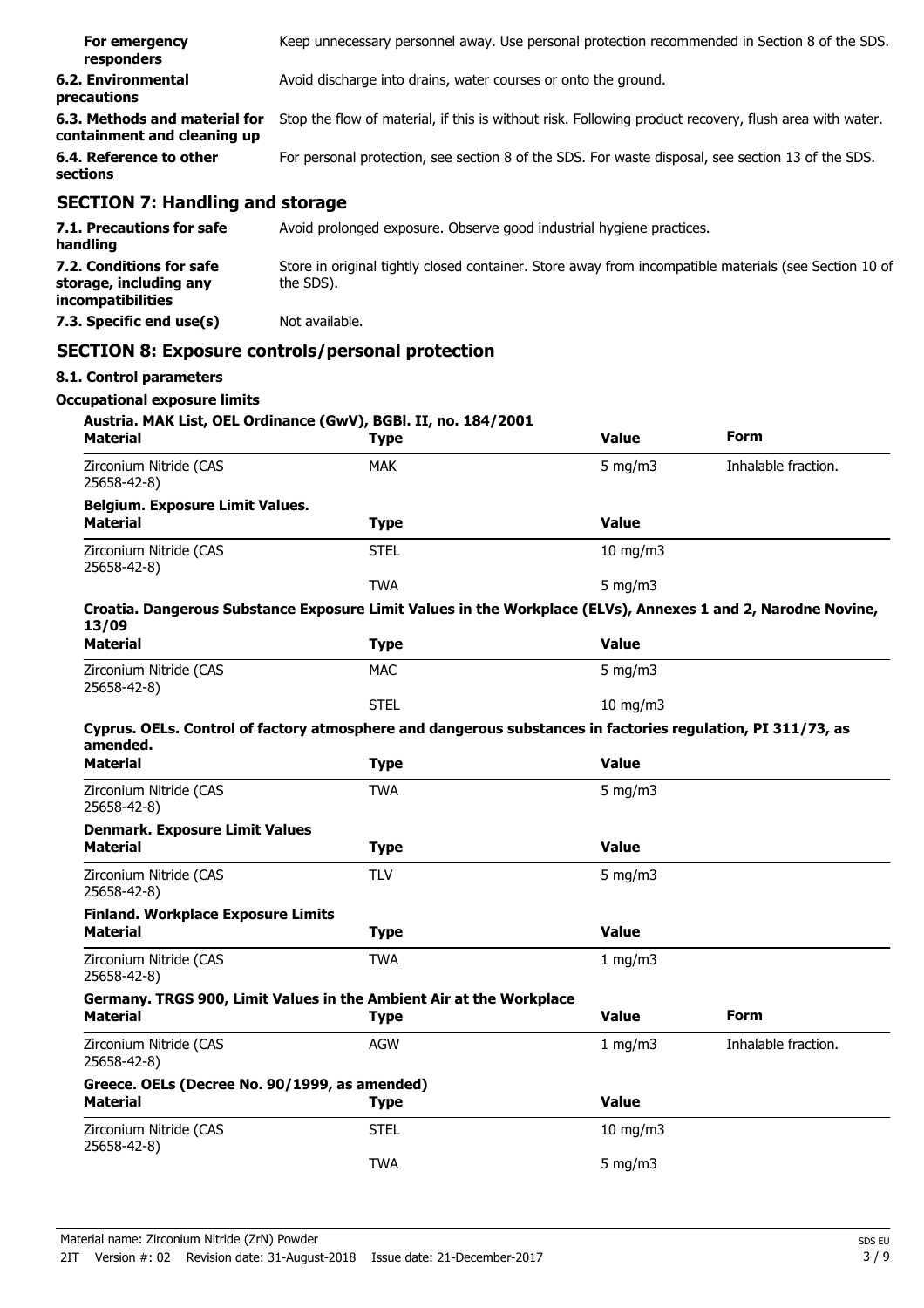| Hungary. OELs. Joint Decree on Chemical Safety of Workplaces<br><b>Material</b>                                                                                         | <b>Type</b> | <b>Value</b>     |                 |
|-------------------------------------------------------------------------------------------------------------------------------------------------------------------------|-------------|------------------|-----------------|
| Zirconium Nitride (CAS<br>25658-42-8)                                                                                                                                   | <b>STEL</b> | 20 mg/m3         |                 |
|                                                                                                                                                                         | <b>TWA</b>  | 5 mg/m $3$       |                 |
| Iceland. OELs. Regulation 154/1999 on occupational exposure limits<br><b>Material</b>                                                                                   | <b>Type</b> | <b>Value</b>     |                 |
| Zirconium Nitride (CAS<br>25658-42-8)                                                                                                                                   | <b>TWA</b>  | $5$ mg/m $3$     |                 |
| <b>Ireland. Occupational Exposure Limits</b><br><b>Material</b>                                                                                                         | <b>Type</b> | <b>Value</b>     |                 |
| Zirconium Nitride (CAS<br>25658-42-8)                                                                                                                                   | <b>STEL</b> | $10$ mg/m $3$    |                 |
|                                                                                                                                                                         | <b>TWA</b>  | 5 mg/m $3$       |                 |
| <b>Italy. Occupational Exposure Limits</b>                                                                                                                              |             |                  |                 |
| <b>Material</b>                                                                                                                                                         | <b>Type</b> | <b>Value</b>     |                 |
| Zirconium Nitride (CAS<br>25658-42-8)                                                                                                                                   | <b>STEL</b> | $10$ mg/m $3$    |                 |
|                                                                                                                                                                         | <b>TWA</b>  | $5 \text{ mg/m}$ |                 |
| Lithuania. OELs. Limit Values for Chemical Substances, General Requirements<br><b>Material</b>                                                                          | <b>Type</b> | <b>Value</b>     |                 |
| Zirconium Nitride (CAS<br>25658-42-8)                                                                                                                                   | <b>TWA</b>  | $4$ mg/m $3$     |                 |
| Norway. Administrative Norms for Contaminants in the Workplace<br><b>Material</b>                                                                                       | <b>Type</b> | <b>Value</b>     |                 |
| Zirconium Nitride (CAS<br>25658-42-8)                                                                                                                                   | <b>TLV</b>  | 5 mg/m $3$       |                 |
| Poland. MACs. Regulation regarding maximum permissible concentrations and intensities of harmful factors in the                                                         |             |                  |                 |
| work environment, Annex 1<br><b>Material</b>                                                                                                                            | <b>Type</b> | <b>Value</b>     |                 |
| Zirconium Nitride (CAS<br>25658-42-8)                                                                                                                                   | <b>STEL</b> | $10$ mg/m $3$    |                 |
|                                                                                                                                                                         | <b>TWA</b>  | 5 mg/m $3$       |                 |
| Portugal. VLEs. Norm on occupational exposure to chemical agents (NP 1796)<br>Material                                                                                  | <b>Type</b> | <b>Value</b>     |                 |
| Zirconium Nitride (CAS<br>25658-42-8)                                                                                                                                   | <b>STEL</b> | 10 mg/m3         |                 |
|                                                                                                                                                                         | <b>TWA</b>  | $5$ mg/m $3$     |                 |
| Romania. OELs. Protection of workers from exposure to chemical agents at the workplace<br><b>Material</b>                                                               | <b>Type</b> | <b>Value</b>     |                 |
| Zirconium Nitride (CAS<br>25658-42-8)                                                                                                                                   | <b>STEL</b> | 10 mg/m $3$      |                 |
|                                                                                                                                                                         | <b>TWA</b>  | 5 mg/m $3$       |                 |
| Slovakia. OELs. Regulation No. 300/2007 concerning protection of health in work with chemical agents<br><b>Material</b>                                                 | <b>Type</b> | <b>Value</b>     |                 |
| Zirconium Nitride (CAS<br>25658-42-8)                                                                                                                                   | <b>TWA</b>  | 1 mg/m3          |                 |
| Slovenia. OELs. Regulations concerning protection of workers against risks due to exposure to chemicals while<br>working (Official Gazette of the Republic of Slovenia) |             |                  |                 |
| <b>Material</b>                                                                                                                                                         | <b>Type</b> | <b>Value</b>     | Form            |
| Zirconium Nitride (CAS<br>25658-42-8)                                                                                                                                   | <b>TWA</b>  | 1 mg/m $3$       | Inhalable dust. |
| <b>Spain. Occupational Exposure Limits</b>                                                                                                                              |             |                  |                 |
| <b>Material</b>                                                                                                                                                         | <b>Type</b> | <b>Value</b>     |                 |
| Zirconium Nitride (CAS<br>25658-42-8)                                                                                                                                   | <b>STEL</b> | $10$ mg/m $3$    |                 |
|                                                                                                                                                                         | <b>TWA</b>  | $5$ mg/m $3$     |                 |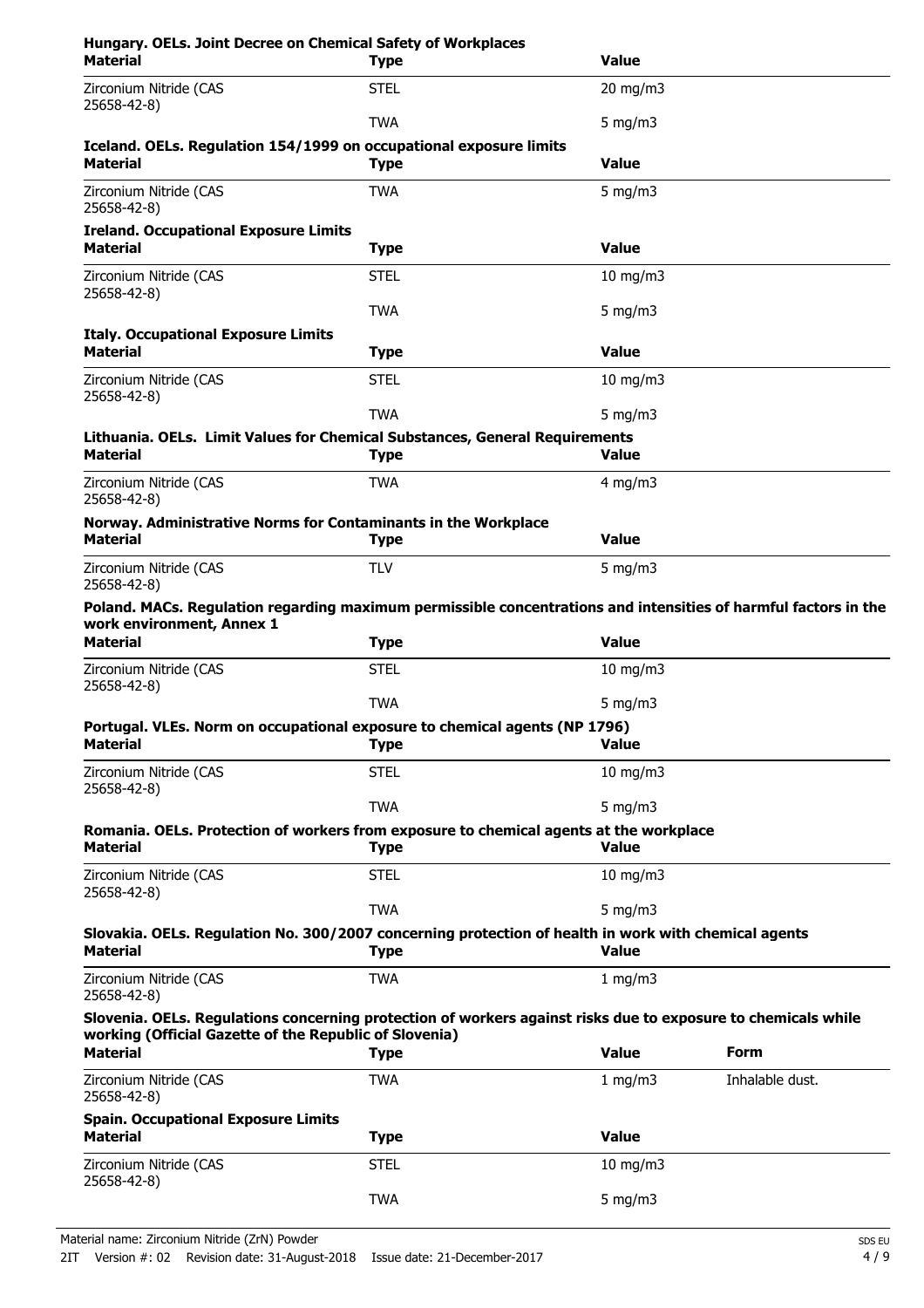| Switzerland. SUVA Grenzwerte am Arbeitsplatz<br><b>Material</b> |                                                                                                                                                                                                                                                                                                                                                                                                        | <b>Value</b>                           | Form            |  |
|-----------------------------------------------------------------|--------------------------------------------------------------------------------------------------------------------------------------------------------------------------------------------------------------------------------------------------------------------------------------------------------------------------------------------------------------------------------------------------------|----------------------------------------|-----------------|--|
|                                                                 | <b>Type</b>                                                                                                                                                                                                                                                                                                                                                                                            |                                        |                 |  |
| Zirconium Nitride (CAS<br>25658-42-8)                           | <b>TWA</b>                                                                                                                                                                                                                                                                                                                                                                                             | $5 \text{ mg/m}$                       | Inhalable dust. |  |
| UK. EH40 Workplace Exposure Limits (WELs)                       |                                                                                                                                                                                                                                                                                                                                                                                                        |                                        |                 |  |
| <b>Material</b>                                                 | <b>Type</b>                                                                                                                                                                                                                                                                                                                                                                                            | <b>Value</b>                           |                 |  |
| Zirconium Nitride (CAS<br>25658-42-8)                           | <b>STEL</b>                                                                                                                                                                                                                                                                                                                                                                                            | 10 mg/m3                               |                 |  |
|                                                                 | <b>TWA</b>                                                                                                                                                                                                                                                                                                                                                                                             | $5$ mg/m $3$                           |                 |  |
| <b>Biological limit values</b>                                  | No biological exposure limits noted for the ingredient(s).                                                                                                                                                                                                                                                                                                                                             |                                        |                 |  |
| <b>Recommended monitoring</b><br>procedures                     |                                                                                                                                                                                                                                                                                                                                                                                                        | Follow standard monitoring procedures. |                 |  |
| <b>Derived no effect levels</b><br>(DNELs)                      | Not available.                                                                                                                                                                                                                                                                                                                                                                                         |                                        |                 |  |
| <b>Predicted no effect</b><br>concentrations (PNECs)            | Not available.                                                                                                                                                                                                                                                                                                                                                                                         |                                        |                 |  |
| 8.2. Exposure controls                                          |                                                                                                                                                                                                                                                                                                                                                                                                        |                                        |                 |  |
| <b>Appropriate engineering</b><br>controls                      | Good general ventilation (typically 10 air changes per hour) should be used. Ventilation rates should<br>be matched to conditions. If applicable, use process enclosures, local exhaust ventilation, or other<br>engineering controls to maintain airborne levels below recommended exposure limits. If exposure<br>limits have not been established, maintain airborne levels to an acceptable level. |                                        |                 |  |
|                                                                 | Individual protection measures, such as personal protective equipment                                                                                                                                                                                                                                                                                                                                  |                                        |                 |  |
| <b>General information</b>                                      | Personal protection equipment should be chosen according to the CEN standards and in discussion<br>with the supplier of the personal protective equipment.                                                                                                                                                                                                                                             |                                        |                 |  |
| <b>Eye/face protection</b>                                      | Wear safety glasses with side shields (or goggles).                                                                                                                                                                                                                                                                                                                                                    |                                        |                 |  |
| <b>Skin protection</b>                                          |                                                                                                                                                                                                                                                                                                                                                                                                        |                                        |                 |  |
| - Hand protection                                               | Wear appropriate chemical resistant gloves.                                                                                                                                                                                                                                                                                                                                                            |                                        |                 |  |
| - Other                                                         | Wear suitable protective clothing.                                                                                                                                                                                                                                                                                                                                                                     |                                        |                 |  |
| <b>Respiratory protection</b>                                   | In case of insufficient ventilation, wear suitable respiratory equipment.                                                                                                                                                                                                                                                                                                                              |                                        |                 |  |
| <b>Thermal hazards</b>                                          | Wear appropriate thermal protective clothing, when necessary.                                                                                                                                                                                                                                                                                                                                          |                                        |                 |  |
| <b>Hygiene measures</b>                                         | Always observe good personal hygiene measures, such as washing after handling the material and<br>before eating, drinking, and/or smoking. Routinely wash work clothing and protective equipment to<br>remove contaminants.                                                                                                                                                                            |                                        |                 |  |
| <b>Environmental exposure</b><br>controls                       | Environmental manager must be informed of all major releases.                                                                                                                                                                                                                                                                                                                                          |                                        |                 |  |

## **SECTION 9: Physical and chemical properties**

## **9.1. Information on basic physical and chemical properties**

| <b>Appearance</b>                                       |                          |
|---------------------------------------------------------|--------------------------|
| <b>Physical state</b>                                   | Solid.                   |
| Form                                                    | Solid.                   |
| Colour                                                  | Not available.           |
| Odour                                                   | Not available.           |
| <b>Odour threshold</b>                                  | Not available.           |
| рH                                                      | Not available.           |
| <b>Melting point/freezing point</b>                     | Not available.           |
| <b>Initial boiling point and</b><br>boiling range       | Not available.           |
| <b>Flash point</b>                                      | Not available.           |
| <b>Evaporation rate</b>                                 | Not available.           |
| Flammability (solid, gas)                               | Not available.           |
| Upper/lower flammability or explosive limits            |                          |
| <b>Flammability limit - lower</b> Not available.<br>(%) |                          |
| <b>Flammability limit -</b><br>upper $(% )$             | Not available.           |
| <b>Vapour pressure</b>                                  | < 0,0000001 kPa at 25 °C |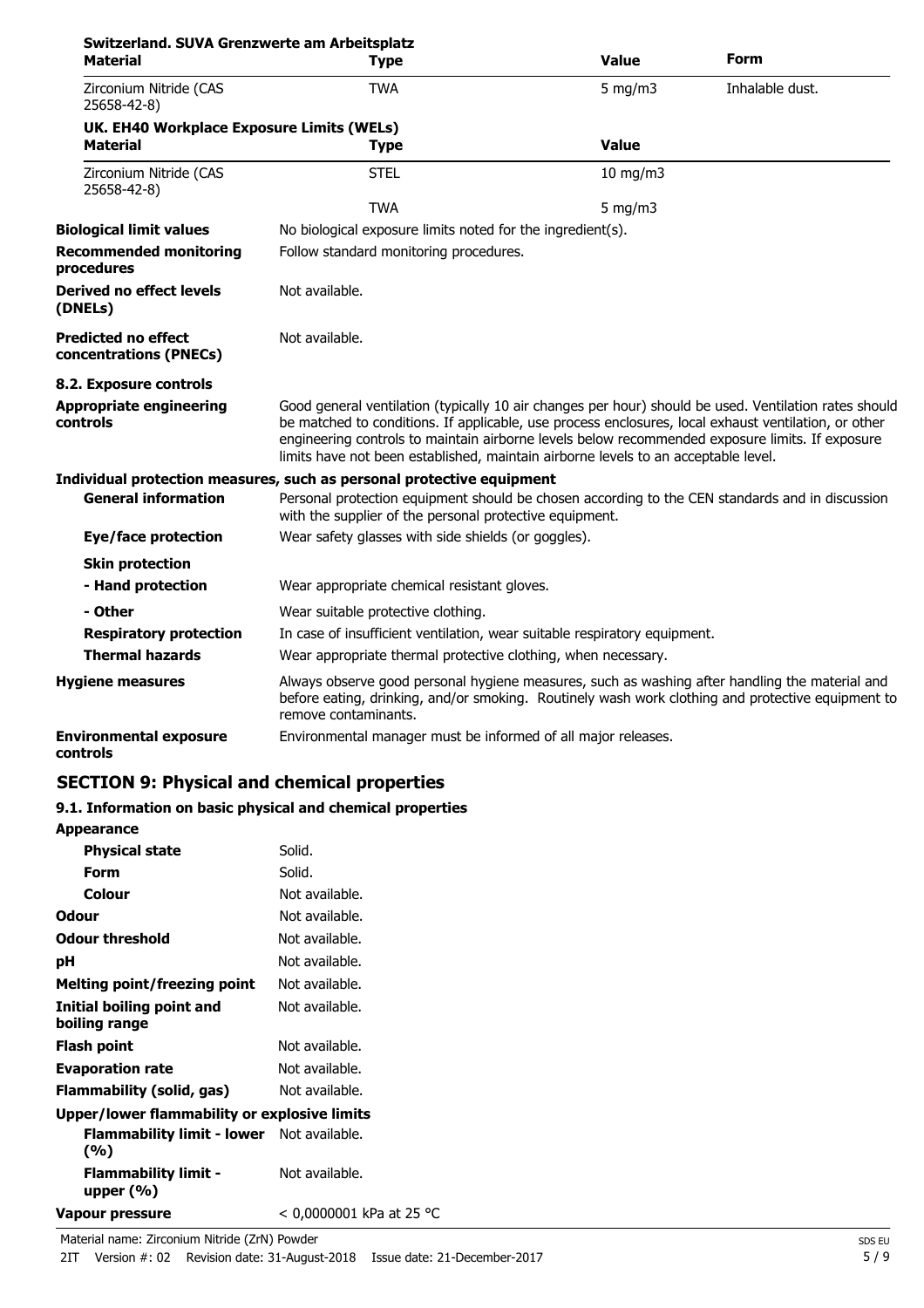| Vapour density                                    | Not available. |
|---------------------------------------------------|----------------|
| <b>Relative density</b>                           | Not available. |
| Solubility(ies)                                   |                |
| Solubility (water)                                | Not available. |
| <b>Partition coefficient</b><br>(n-octanol/water) | Not available. |
| <b>Auto-ignition temperature</b>                  | Not available. |
| <b>Decomposition temperature</b>                  | Not available. |
| Viscosity                                         | Not available. |
| <b>Explosive properties</b>                       | Not explosive. |
| <b>Oxidising properties</b>                       | Not oxidising. |
| 9.2. Other information                            |                |
| Molecular formula                                 | N7r            |
| <b>Molecular weight</b>                           | 105,23 g/mol   |

## **SECTION 10: Stability and reactivity**

| 10.1. Reactivity                            | The product is stable and non-reactive under normal conditions of use, storage and transport |
|---------------------------------------------|----------------------------------------------------------------------------------------------|
| 10.2. Chemical stability                    | Material is stable under normal conditions.                                                  |
| 10.3. Possibility of hazardous<br>reactions | No dangerous reaction known under conditions of normal use.                                  |
| 10.4. Conditions to avoid                   | Contact with incompatible materials.                                                         |
| 10.5. Incompatible materials                | Strong oxidising agents.                                                                     |
| 10.6. Hazardous<br>decomposition products   | No hazardous decomposition products are known.                                               |

## **SECTION 11: Toxicological information**

**General information CCCUPATION** Occupational exposure to the substance or mixture may cause adverse effects.

## **Information on likely routes of exposure**

| <b>Inhalation</b>   | Prolonged inhalation may be harmful.                                                                                   |
|---------------------|------------------------------------------------------------------------------------------------------------------------|
| <b>Skin contact</b> | No adverse effects due to skin contact are expected.                                                                   |
| Eye contact         | Direct contact with eyes may cause temporary irritation.                                                               |
| <b>Ingestion</b>    | May cause discomfort if swallowed. However, ingestion is not likely to be a primary route of<br>occupational exposure. |
| Symptoms            | Exposure may cause temporary irritation, redness, or discomfort.                                                       |

## **11.1. Information on toxicological effects**

| <b>Acute toxicity</b>                                 | Not known.                                                                                                   |
|-------------------------------------------------------|--------------------------------------------------------------------------------------------------------------|
| <b>Skin corrosion/irritation</b>                      | Due to partial or complete lack of data the classification is not possible.                                  |
| Serious eye damage/eye<br>irritation                  | Due to partial or complete lack of data the classification is not possible.                                  |
| <b>Respiratory sensitisation</b>                      | Due to partial or complete lack of data the classification is not possible.                                  |
| <b>Skin sensitisation</b>                             | Due to partial or complete lack of data the classification is not possible.                                  |
| <b>Germ cell mutagenicity</b>                         | Due to partial or complete lack of data the classification is not possible.                                  |
| <b>Carcinogenicity</b>                                | Due to partial or complete lack of data the classification is not possible.                                  |
| at work (as amended)<br>Not listed.                   | Hungary. 26/2000 EüM Ordinance on protection against and preventing risk relating to exposure to carcinogens |
| <b>Reproductive toxicity</b>                          | Due to partial or complete lack of data the classification is not possible.                                  |
| Specific target organ toxicity<br>- single exposure   | Due to partial or complete lack of data the classification is not possible.                                  |
| Specific target organ toxicity<br>- repeated exposure | Due to partial or complete lack of data the classification is not possible.                                  |
| <b>Aspiration hazard</b>                              | Due to partial or complete lack of data the classification is not possible.                                  |
| Mixture versus substance<br>information               | No information available.                                                                                    |
| <b>Other information</b>                              | Not available.                                                                                               |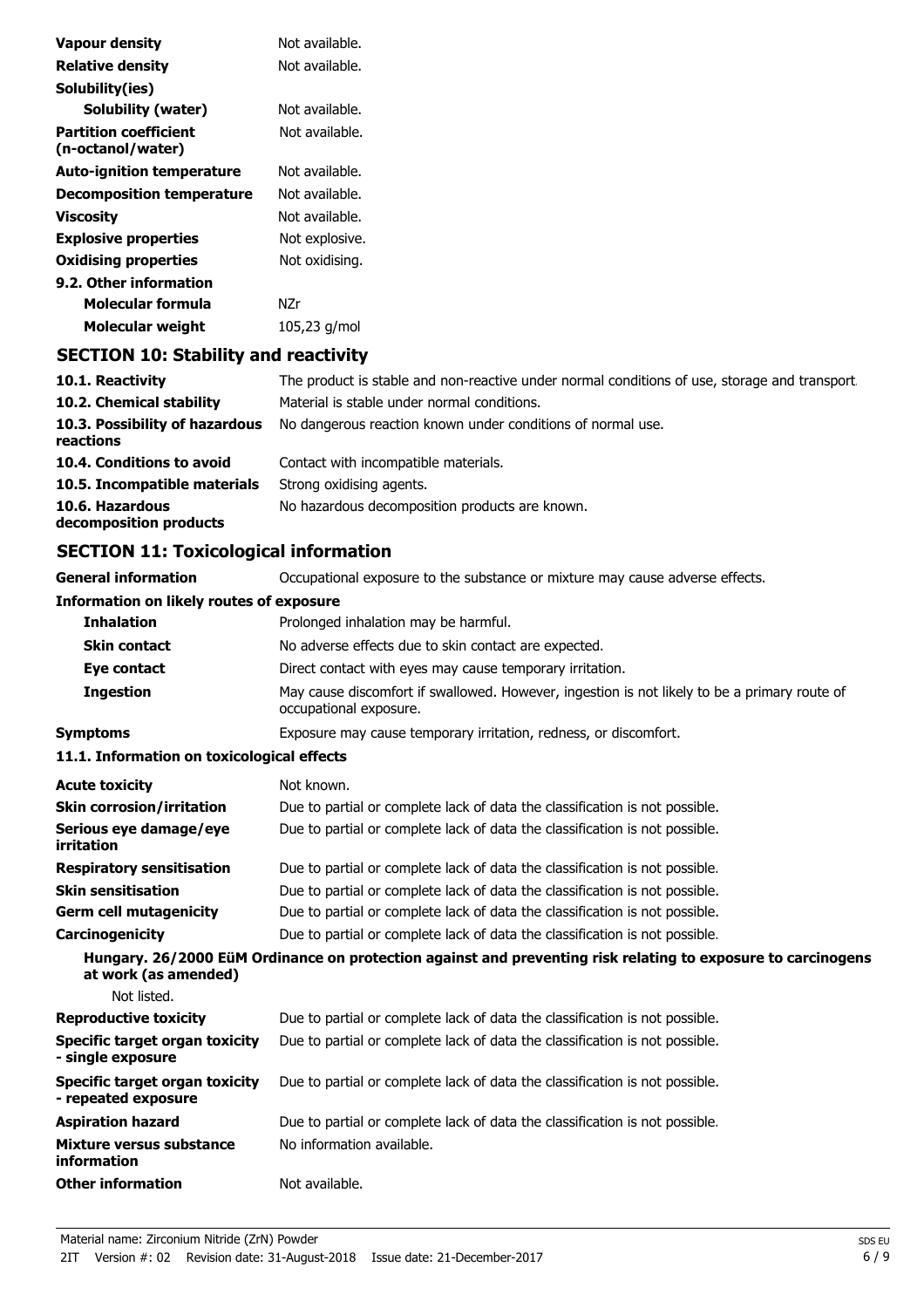## **SECTION 12: Ecological information**

| 12.1. Toxicity                                            | Due to partial or complete lack of data the classification for hazardous to the aquatic environment,<br>is not possible.                                                                   |
|-----------------------------------------------------------|--------------------------------------------------------------------------------------------------------------------------------------------------------------------------------------------|
| 12.2. Persistence and<br>degradability                    |                                                                                                                                                                                            |
| 12.3. Bioaccumulative<br>potential                        | No data available.                                                                                                                                                                         |
| <b>Partition coefficient</b><br>n-octanol/water (log Kow) | Not available.                                                                                                                                                                             |
| <b>Bioconcentration factor (BCF)</b>                      | Not available.                                                                                                                                                                             |
| 12.4. Mobility in soil                                    | No data available.                                                                                                                                                                         |
| 12.5. Results of PBT<br>and vPvB<br>assessment            | Not a PBT or vPvB substance or mixture.                                                                                                                                                    |
| 12.6. Other adverse effects                               | No other adverse environmental effects (e.g. ozone depletion, photochemical ozone creation<br>potential, endocrine disruption, global warming potential) are expected from this component. |

## **SECTION 13: Disposal considerations**

## **13.1. Waste treatment methods**

| <b>Residual waste</b>                  | Dispose of in accordance with local regulations. Empty containers or liners may retain some product<br>residues. This material and its container must be disposed of in a safe manner (see: Disposal<br>instructions). |
|----------------------------------------|------------------------------------------------------------------------------------------------------------------------------------------------------------------------------------------------------------------------|
| <b>Contaminated packaging</b>          | Since emptied containers may retain product residue, follow label warnings even after container is<br>emptied. Empty containers should be taken to an approved waste handling site for recycling or<br>disposal.       |
| <b>EU waste code</b>                   | The Waste code should be assigned in discussion between the user, the producer and the waste<br>disposal company.                                                                                                      |
| <b>Disposal</b><br>methods/information | Collect and reclaim or dispose in sealed containers at licensed waste disposal site.                                                                                                                                   |
| <b>Special precautions</b>             | Dispose in accordance with all applicable regulations.                                                                                                                                                                 |

## **SECTION 14: Transport information**

### **ADR**

| 14.1. UN number                       | <b>UN3178</b>                                                           |
|---------------------------------------|-------------------------------------------------------------------------|
| 14.2. UN proper shipping              | Flammable solid, inorganic, n.o.s.                                      |
| name                                  |                                                                         |
| 14.3. Transport hazard class(es)      |                                                                         |
| <b>Class</b>                          | 4.1                                                                     |
| Subsidiary risk                       |                                                                         |
| Label(s)                              | 4.1                                                                     |
| Hazard No. (ADR)                      | 40                                                                      |
| <b>Tunnel restriction</b><br>code     | F.                                                                      |
| 14.4. Packing group                   | Ш                                                                       |
| 14.5. Environmental<br>hazards        | No.                                                                     |
| 14.6. Special precautions             | Read safety instructions, SDS and emergency procedures before handling. |
| for user                              |                                                                         |
| <b>RID</b>                            |                                                                         |
| 14.1. UN number                       | UN3178                                                                  |
| 14.2. UN proper shipping<br>name      | Flammable solid, inorganic, n.o.s.                                      |
| 14.3. Transport hazard class(es)      |                                                                         |
| <b>Class</b>                          | 4.1                                                                     |
| Subsidiary risk                       |                                                                         |
| Label(s)                              | 4.1                                                                     |
| 14.4. Packing group                   | Ш                                                                       |
| 14.5. Environmental<br>hazards        | No.                                                                     |
| 14.6. Special precautions<br>for user | Read safety instructions, SDS and emergency procedures before handling. |
| <b>ADN</b>                            |                                                                         |
| 14.1. UN number                       | UN3180                                                                  |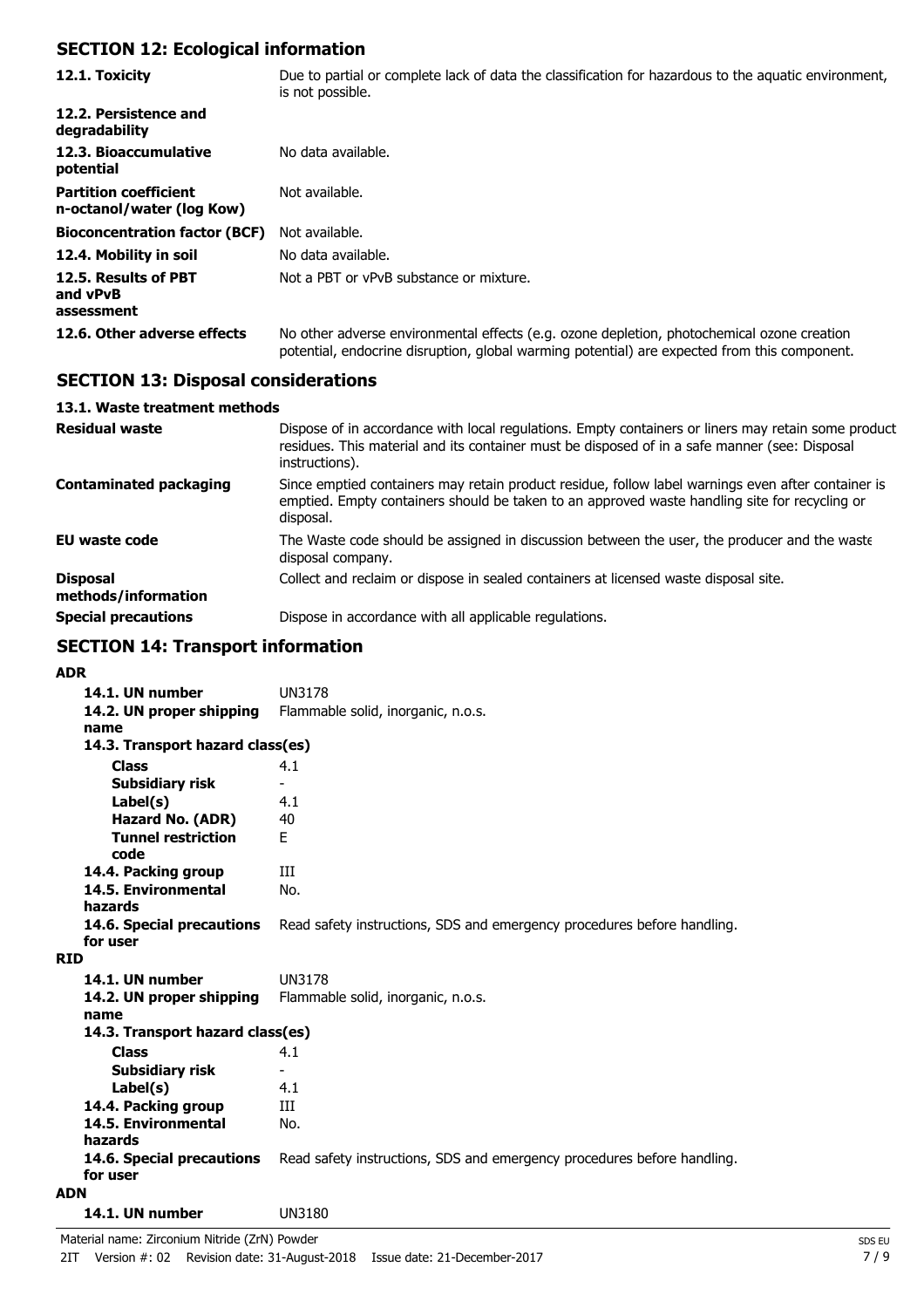**14.2. UN proper shipping** Flammable solid, inorganic, n.o.s. **name Class** 4.1 **14.3. Transport hazard class(es) Subsidiary risk** 8 **Label(s)** 4.1+8 14.4. Packing group **III 14.5. Environmental** No. **hazards 14.6. Special precautions** Read safety instructions, SDS and emergency procedures before handling. **for user IATA 14.1. UN number** UN3178 **14.2. UN proper shipping** Flammable solid, inorganic, n.o.s. **name Class** 4.1 **14.3. Transport hazard class(es) Subsidiary risk** 14.4. Packing group **III 14.5. Environmental** No. **hazards ERG Code** 3L **14.6. Special precautions** Read safety instructions, SDS and emergency procedures before handling. **for user Passenger and cargo** Allowed with restrictions. **aircraft Other information Cargo aircraft only** Allowed with restrictions. **IMDG 14.1. UN number** UN3178 **14.2. UN proper shipping** FLAMMABLE SOLID, INORGANIC, N.O.S. **name Class** 4.1 **14.3. Transport hazard class(es) Subsidiary risk 14.4. Packing group III Marine pollutant** No. **14.5. Environmental hazards EmS** F-A, S-G **14.6. Special precautions** Read safety instructions, SDS and emergency procedures before handling. **for user ADN**